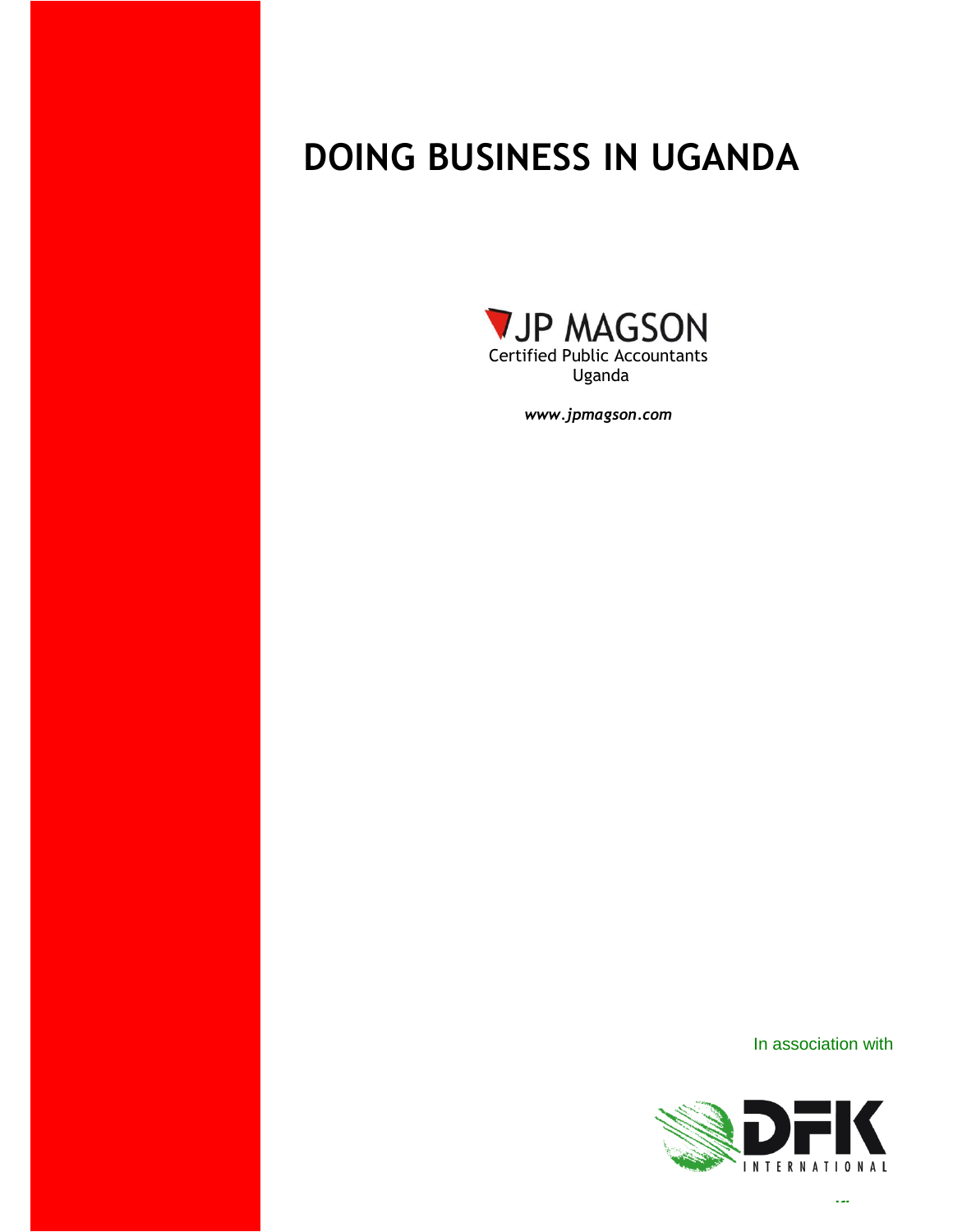# DOING BUSINESS IN UGANDA

# **TABLE OF CONTENT**

| 1.0 |  |  |  |
|-----|--|--|--|
| 2.0 |  |  |  |
| 2.1 |  |  |  |
| 2.2 |  |  |  |
| 2.3 |  |  |  |
| 3.0 |  |  |  |
| 3.1 |  |  |  |
| 3.2 |  |  |  |
| 4.0 |  |  |  |
| 4.1 |  |  |  |
| 4.2 |  |  |  |
| 4.3 |  |  |  |
| 4.4 |  |  |  |
| 4.5 |  |  |  |
| 4.6 |  |  |  |
| 4.7 |  |  |  |
|     |  |  |  |
|     |  |  |  |
| 4.8 |  |  |  |
| 4.9 |  |  |  |
|     |  |  |  |
|     |  |  |  |
|     |  |  |  |
|     |  |  |  |
|     |  |  |  |
| 5.1 |  |  |  |
| 5.2 |  |  |  |
| 5.3 |  |  |  |
|     |  |  |  |
|     |  |  |  |
|     |  |  |  |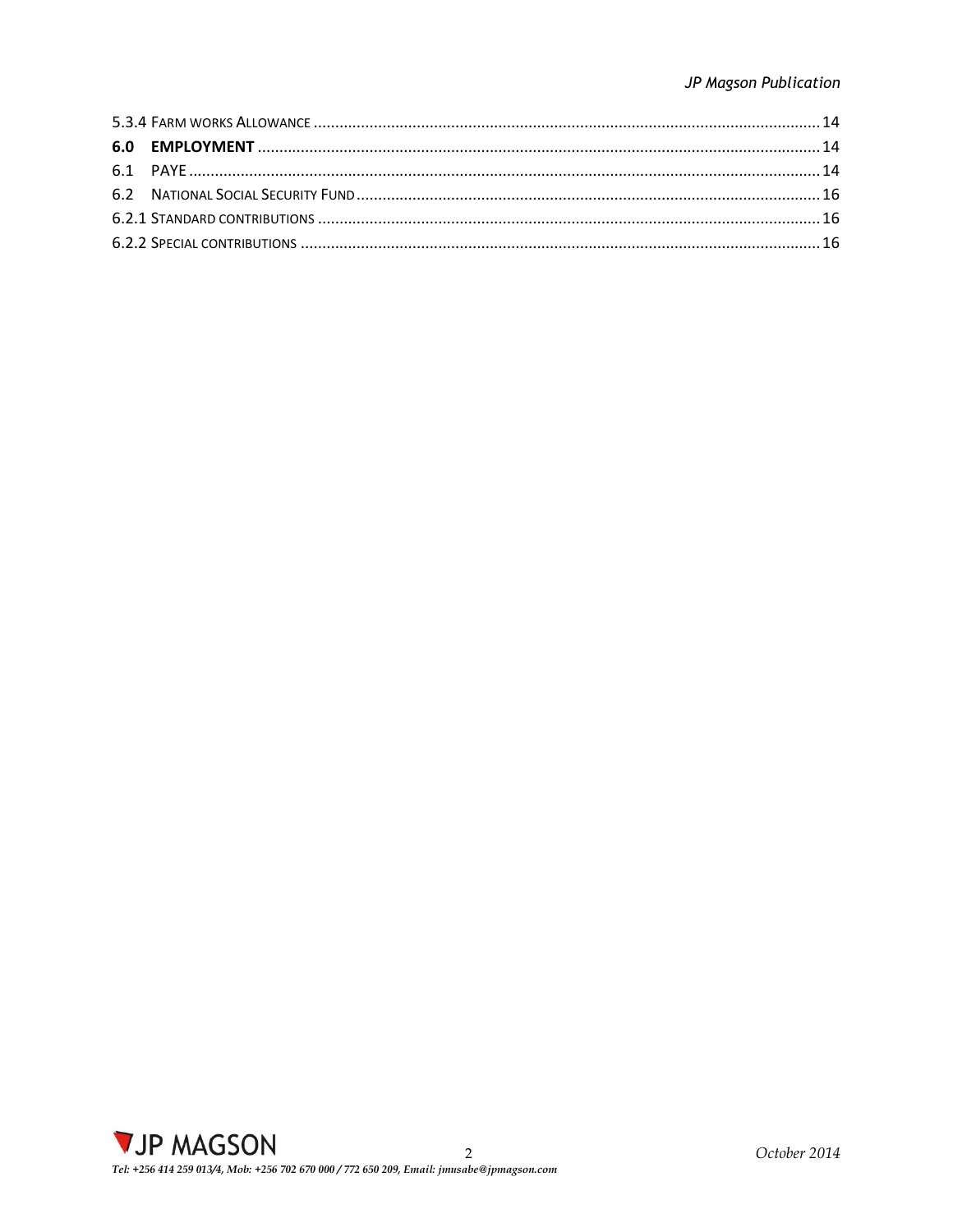# **DOING BUSINESS IN UGANDA**

# <span id="page-3-0"></span>**Introduction**

The Ugandan tax system operates a predominantly scheduler system of taxation as opposed to worldwide income system. It features both corporate and individual income tax, value added tax on goods and services, customs and excise duties, local excise tax on specific products and services, Gamming and Pool Betting Tax on games and sports, as well as stamp duty on legal documents. There are also a number of statutory levies and social security payments. Government through the Ministry of Finance is responsible for collection of taxes and non-tax revenue, however, this responsibility has been entrusted to Uganda's tax body, Uganda Revenue Authority (URA).

Collection of taxes is mainly through self-assessment and by withholding tax on payments to residents and non-residents, although the tax body sometimes may raise assessment in particular cases. As part of tax administration and self-assessment, individual income tax is collected by employers for individuals who are informal employment inform of PAYE (Pay As You Earn) as a withholding tax. The employer therefore acts as a withholding tax agent who collects monthly PAYE and remits to the tax body. The employer is therefore obliged to withhold tax and account for individual income tax on employee remuneration and benefits (the PAYE system). Currently penalties and interest on non-compliance and late payment of taxes are onerous.

The fact that Uganda's tax system is predominately self-assessment, the tax body regularly conducts compliance audits and investigations to satisfy themselves that the right information and subsequently the right tax is being declared and paid.

It should be noted that Uganda's tax system is electronic abbreviated as eTax and this comes with various challenges, including filing regular returns, which may call for a separate arrangement for using a tax consultant or training an in-house staff that would perform the duties of filing the said returns under the supervision of the consultant.

This document describes some of the key commercial and taxation factors that are relevant on setting up a business in Uganda.

# <span id="page-3-1"></span>**1.0 BACKGROUND**

- **1.1** Uganda is located in Eastern Africa, West of Kenya, and East of the Democratic Republic of Congo. It has an area of approximately 241,038sq km
- **1.2** Uganda has a population of close to 34,612.250 people (July 2011 est.), and together with neighbouring countries Kenya and Tanzania the region is known as East Africa .the Uganda's population growth rate is 3.576% (2011 est.)
- **1.3** Agriculture is the mainstay of Uganda's economy. About 80% of the population live in the rural areas and depend on it for their livelihood, and it contributes more than a quarter of the national wealth (group domestic product).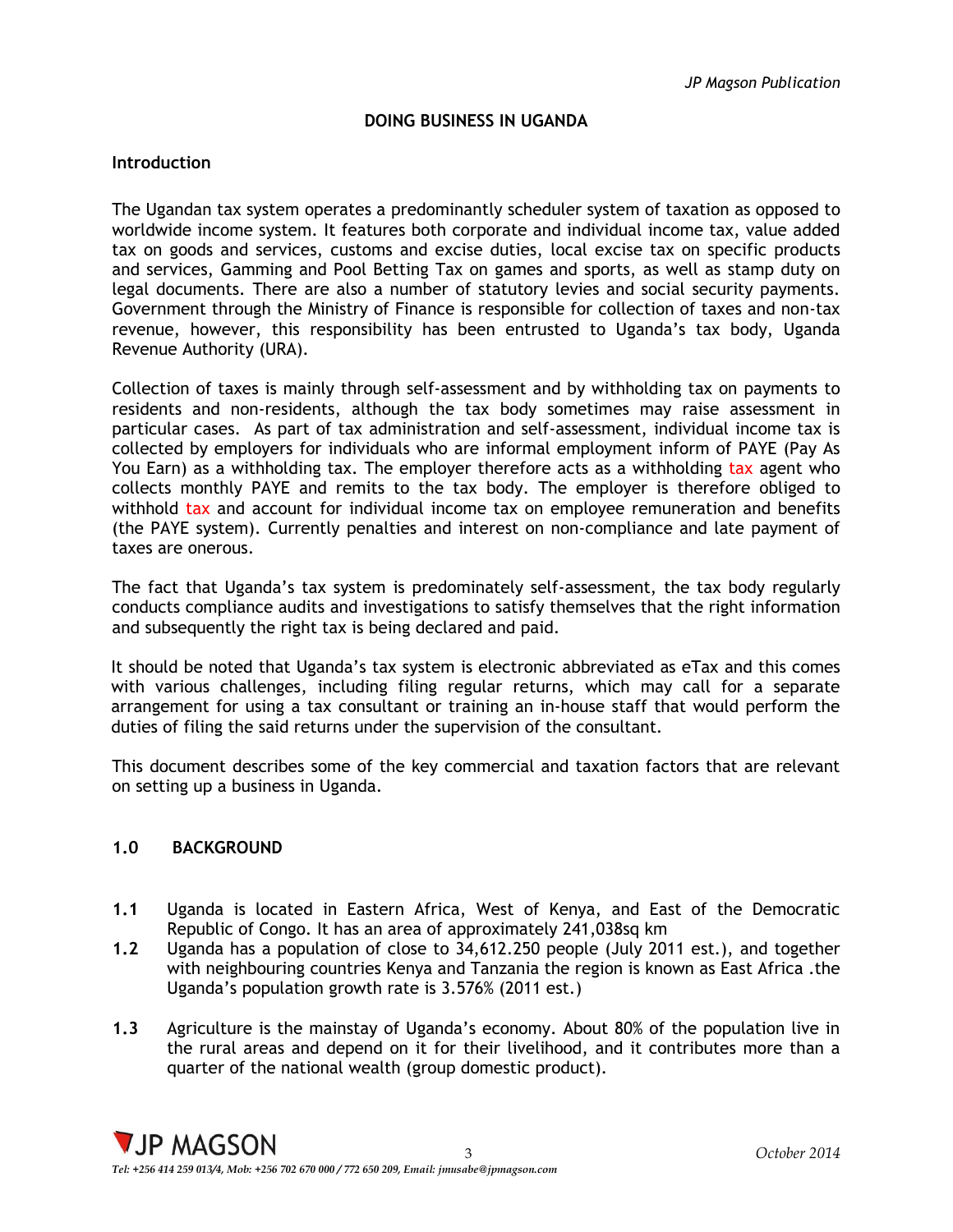<span id="page-4-0"></span>**1.4** The Uganda's currency is Shillings (SHS or UGX) and Cents. Currently the Central Bank's mean exchange rates are about Shs.2450 to a US Dollar and Shs.3995 to a Pound Sterling.

# **2.0 THE CHOICE OF LEGAL FORMS**

#### <span id="page-4-1"></span>**2.1 Branch**

There are no formal restrictions on operating as a branch of a foreign company in Uganda. A parent company is however, required to register a branch as business in order to start trading. There are many forms for registering a branch available in Uganda, for example, a limited liability company, partnership, Non-Governmental Organisation, company limited by guarantee, among others.

For tax purposes, a Ugandan branch of a non-resident company is subject to 30% tax on its profits derived from sources in Uganda. In addition branches are subjected to a 15% tax on any profits that is repatriated. A repatriated profit is calculated using a specific formula in accordance with the tax statutes. Uganda also has a forum for 'Not for Profit Organisations' that are exempt from Tax, subject to fulfilling certain conditions.

## <span id="page-4-2"></span>**2.2 Limited Liability Company**

A limited liability company can be incorporated under the Companies Act (Chapter 110). There are no restrictions on shares being held by foreign parent company or by non-resident party. Most businesses in Uganda are established as limited liability companies. There is also a provision of being registered as a Foreign Incorporated Company that is without going through the reregistration of another company.

#### <span id="page-4-3"></span>**2.3 Partnership**

A partnership is resident for tax purposes if at any time during the year, any partner in the partnership was resident in Uganda. The income and losses arising from activities conducted by a partnership is taxed in accordance with specified rules of the Act. The Partnership Act applies to a partnership as if the partnership were a person. The obligations that would be imposed on the Partnership are instead imposed on each partner, but may be discharged by any of the partners. The partners are jointly and severally liable to pay any amount that would be payable by the partnership; and any offence under the Act that would otherwise be committed by the partnership is taken to have been committed by each of the partners.

#### <span id="page-4-4"></span>**3 INCOME TAX**

#### <span id="page-4-5"></span>**3.1 Income Liable to Tax**

Income tax is tax on income and is charged for each year of income upon the income of a person whether resident or non-resident. Resident persons in Uganda are taxed on worldwide income i.e. income derived from both Uganda and all over the World,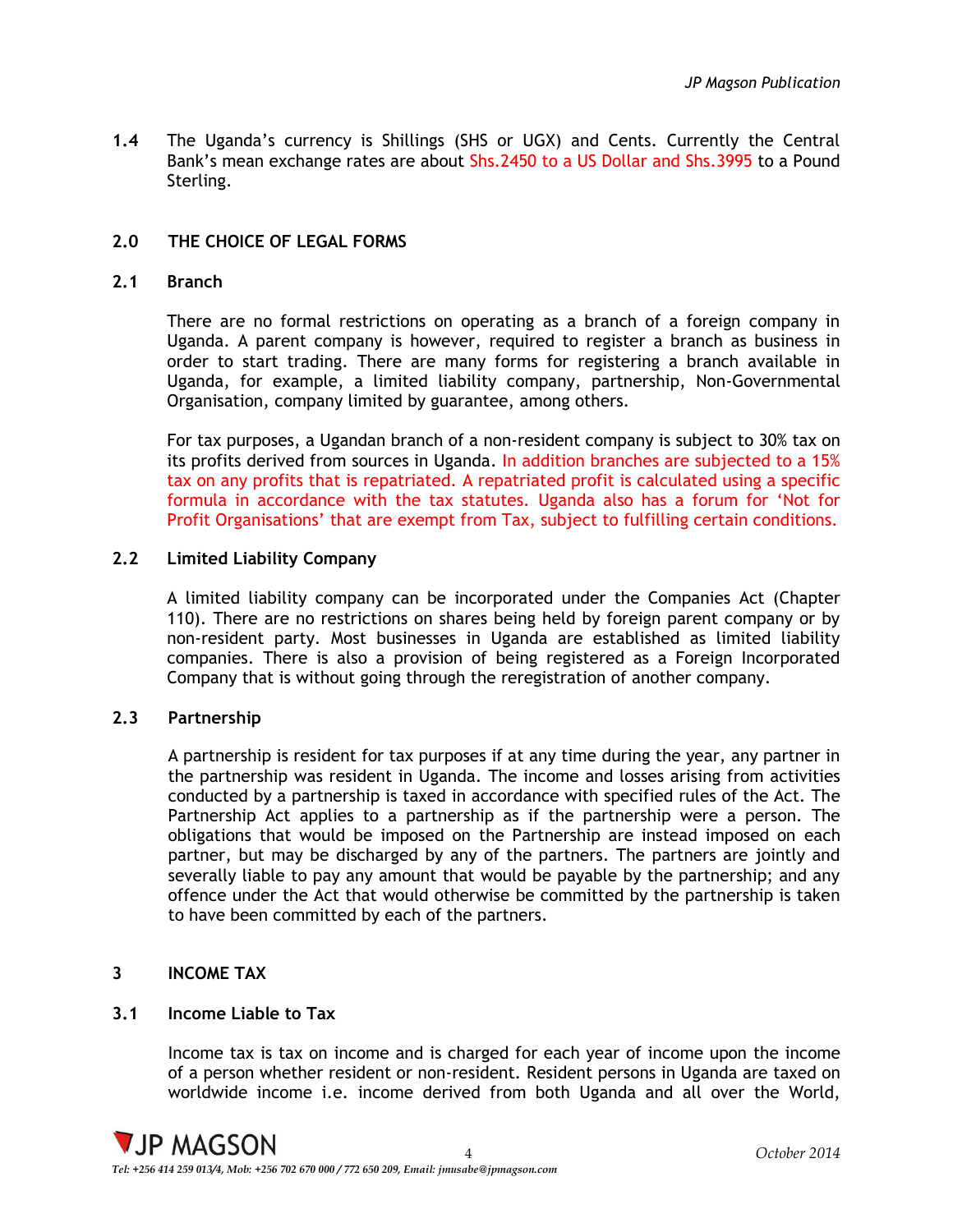however, a non-resident person is taxed on only income sourced in Uganda. An exception to this rule applies to a shorterm resident who is a person available in Uganda for less than two years.

#### <span id="page-5-0"></span>**3.2 Residence**

An individual is resident for tax purposes if;

- **He has a permanent home in Uganda**
- Is present in Uganda
	- a) for a period or periods amounting in the aggregate to 183 days or more in that year of income; or
	- b) during the year of income and in each of the two preceding years of income for periods averaging more than 122 days in each year of income; or
	- c) is an employee or official of the Government of Uganda posted abroad during the year of income
- An individual who is a resident individual for a year of income, but who was not a resident individual for the preceding year of income is treated as a resident individual in the current year of income only for the period commencing on the day on which the individual was first present in Uganda.
- An individual who is a resident individual for the current year of income but who is not a resident individual for the following year of income is treated as a resident individual in the current year of income only for the period ending on the last day on which the individual was present in Uganda.

A Company is resident for tax purposes if;

- The company is incorporated or formed under a laws of Uganda; or
- The management and control of the affairs of the body was exercised in Uganda in at any time in a particular year of income under consideration; or
- The company undertakes the majority of its operations in Uganda during the year of income.

#### <span id="page-5-1"></span>**4 TAXATION**

Tax is assessed on the basis of a resident company's year of income. A year of income for tax purposes is a period of 12 months ending on  $30<sup>th</sup>$  June known as a normal year of income and includes a substituted year of income and a transitional year of income. A substituted year of income is a 12 month period other than the normal year of income, and a transitional year of income is any period less than 12 months period and applies where one is changing from a normal year of income to a substituted year of income and vice versa, and it also applies where one is starting a business and has to file returns for less than 12 months.

#### <span id="page-5-2"></span>**4.1 Corporate Income tax Rates**

Applicable rate for non-individuals including resident and non-resident companies is 30%.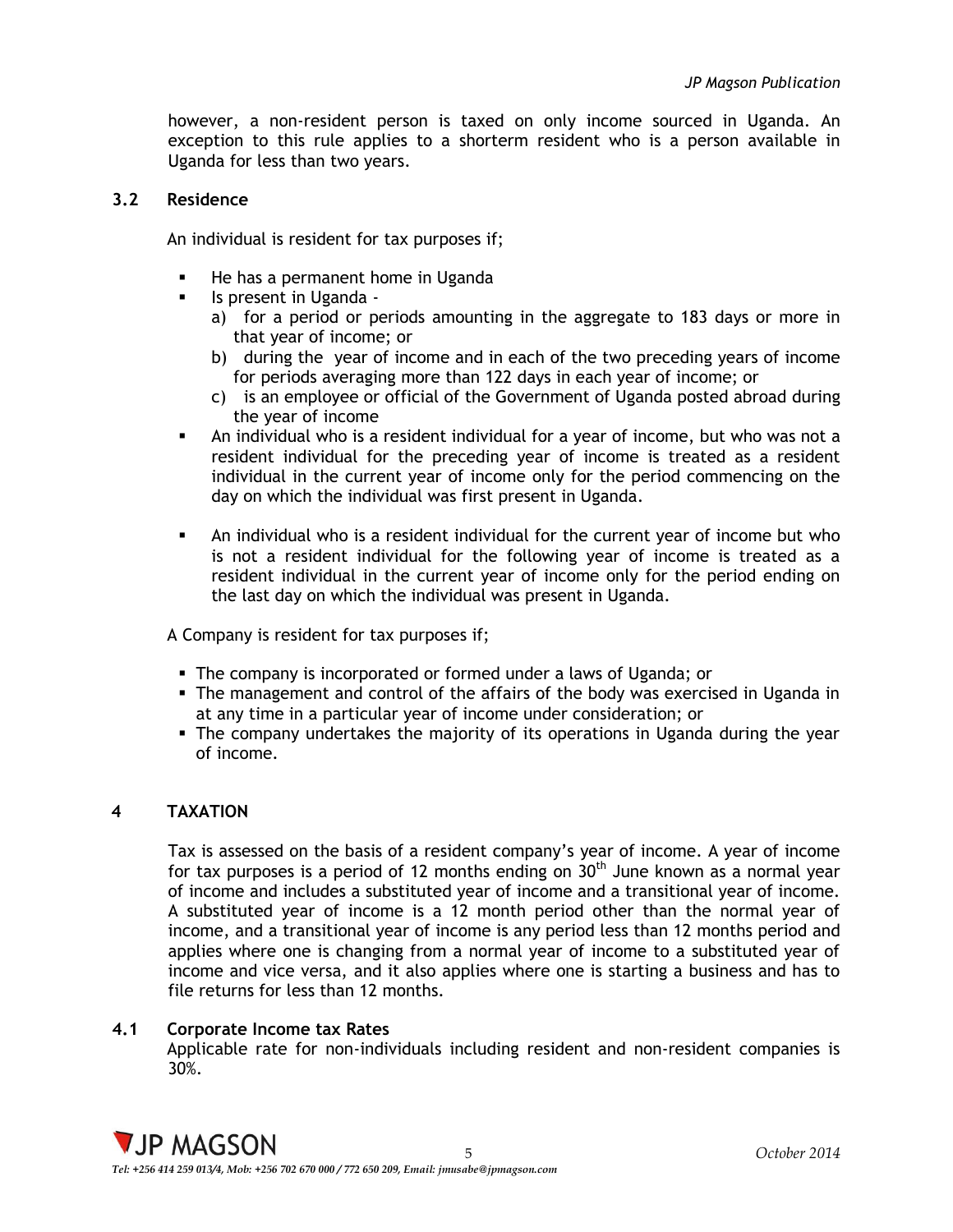# <span id="page-6-0"></span>**4.2 Income tax for small business**

This is applicable to particular businesses whose gross annual turnover is less than 50millions. It applies to both individuals and non-individuals like companies.

| Annual Gross turnover   | Tax                                                               |
|-------------------------|-------------------------------------------------------------------|
| 5 million - 10 million  | Nil                                                               |
| 10 million - 20 million | Shs. 450,000 or 3% of gross turnover, whichever is the<br>lower.  |
| 20 million - 30 million | Shs. 750,000 or 3% of gross turnover, whichever is the<br>lower.  |
| 30 million -40 million  | Shs. 1,050,000 or 3% of gross turnover, whichever is the<br>lower |
| 40 million -50 million  | Shs. 1,350,000 or 3% of gross turnover, whichever is the<br>lower |

# <span id="page-6-1"></span>**4.3 Income tax rates for individuals**

Tax rate applicable to resident individuals;

| Chargeable<br>income<br>per Annum | rate of tax                                                                                                                  |
|-----------------------------------|------------------------------------------------------------------------------------------------------------------------------|
| $0 - 2,820,000$                   | Nil                                                                                                                          |
| 2,820,000-4,020,000               | 10% of the amount by which chargeable income exceeds Shs.<br>235,000                                                         |
| 4,020,000-4,920,000               | Shs. 120,000 plus 20% of the amount by which chargeable income<br>exceeds Shs. 335,000                                       |
|                                   | a) Shs. 300,000 plus 30% of the amount by which chargeable<br>income exceeds Shs. 410,000, and                               |
|                                   | b) Where the chargeable income of an individual exceeds Shs.<br>120,000,000 an additional 10% charged on the amount by which |
| Over 4,920,000                    | chargeable income exceeds Shs. 120,000,000                                                                                   |

Tax rates applicable to non-resident individuals;

| Chargeable<br>Income |                                                                                                                                                                            |
|----------------------|----------------------------------------------------------------------------------------------------------------------------------------------------------------------------|
| Per Annum            | rate of tax                                                                                                                                                                |
| $0-4,020,000$        | 10%                                                                                                                                                                        |
| 4,020,000-4,920,000  | Shs 402,000 plus 20% of the<br>amount by which chargeable<br>income exceeds Shs. 335,000                                                                                   |
|                      | a) Shs. 582,000 plus 30% of the amount by which<br>chargeable<br>income exceeds Shs. 410,000, and                                                                          |
| Over 4,920,000       | b) Where the chargeable income of an individual exceeds Shs.<br>120,000,000 an additional 10% charged on the amount by<br>which chargeable income exceeds Shs. 120,000,000 |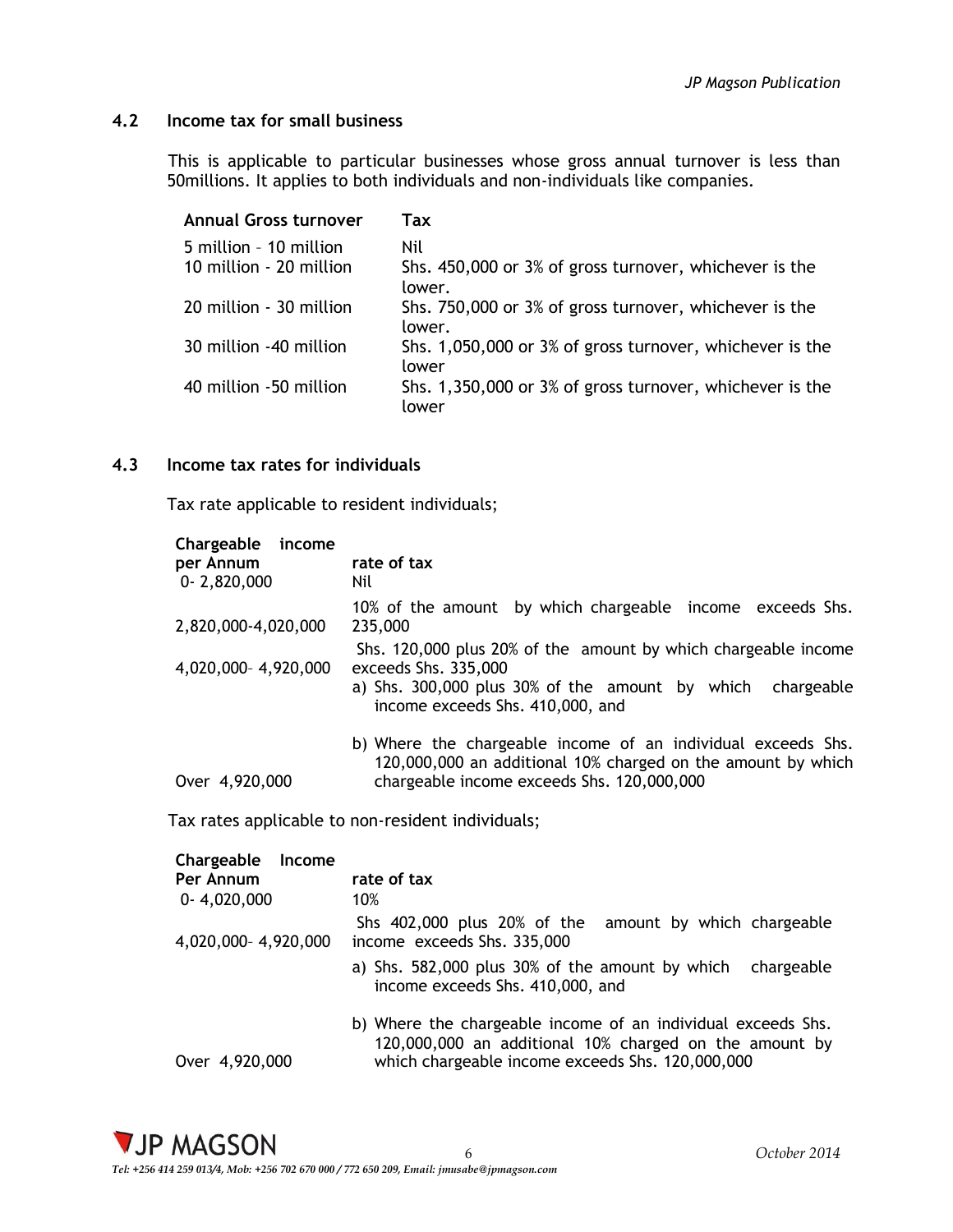# <span id="page-7-0"></span>**4.4 Capital Gains**

Uganda does not have capital gains tax, gains arising on the disposal of a nondepreciable business asset is the excess of the consideration received over the cost base of an asset at the time of disposal is included in gross income and treated as normal business income subject to income tax at the rate of 30%. The loss arising from such disposal where the cost base exceeds the consideration received is allowed as a deduction. In addition, with effect from July 2013, any non-resident individual who disposes of a building that is in Uganda is subject to withholding tax of 10% of the proceeds from the sale of such a building.

# <span id="page-7-1"></span>**4.5 VAT**

Other than exempt good and services, Value Added Tax (VAT) is charged on the following:

- **Supply in Uganda made by a taxable person**
- Every importation of goods other than an exempt import
- **Supply of any imported services by any person.**

The applicable rates are:

| Zero rate                                                | $0\%$      |
|----------------------------------------------------------|------------|
| Standard rate                                            | 18%        |
| VAT as a fraction of the inclusive price (standard rate) | 9/59       |
| Annual turnover threshold for registration               | 50,000,000 |

# <span id="page-7-2"></span>**4.6 Customs duty**

All exports from Uganda to other countries attract no tax; Goods imported into Uganda from Tanzania and Kenya are also not subject to import duty. Goods will only enjoy this preferential tariff treatment if they meet the EAC Customs Union Rules of Origin. The customs value is essential to determine the duty to be paid on the imported goods. There are different import duty rates which apply to different items, the lowest being 0%, others include 10%, 25% and 30%. For motor vehicles, the tax body does not use the invoice value to calculate the Customs value, it uses the Motor vehicle Indicative Values which is a list of predetermined customs values for al motor vehicles. For other goods the tax body uses the invoice value to determine customs value except where there is no invoice or the tax body suspects an under declaration of the invoice value, then it will use other methods to determine the customs value.

# <span id="page-7-3"></span>**4.7 Excise Duty**

Uganda has both a specific and ad valorem excise regime.

Excise duty on imported goods is payable prior to clearance through Customs. However, not all imported items attract excise duty; there are specific items like Alcohols, wines and spirits, Jewellery, cement, air time, cigarettes, bank transaction fees and all soft drinks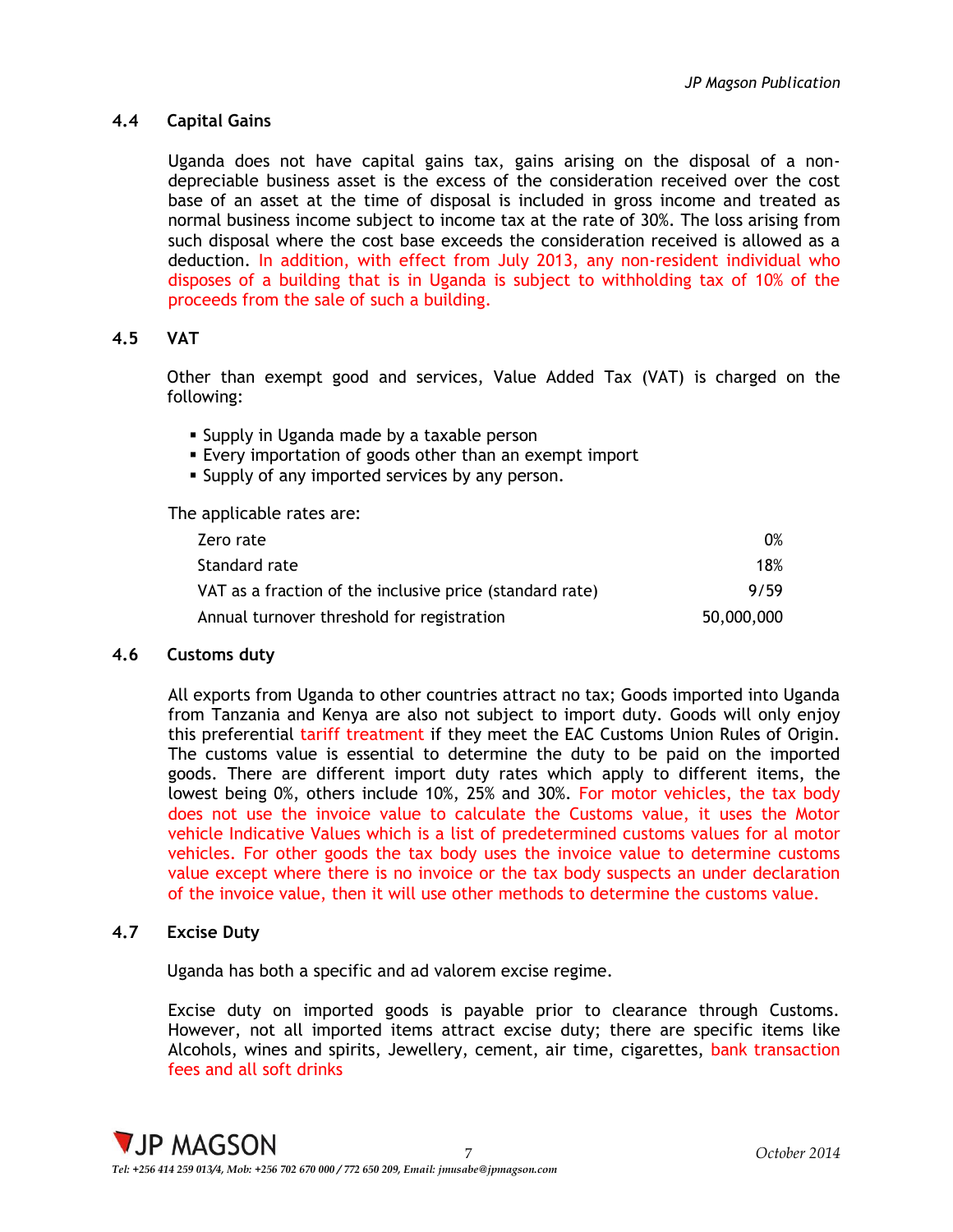# <span id="page-8-0"></span>**4.7.1 Specific duty;**

A concrete sum is charged for a quantitative description of goods e.g. \$1 per unit. The custom value of the goods does not need to be determined, as the duty is not based on the value of the goods.

# <span id="page-8-1"></span>**4.7.2 Ad-valorem Duty**

Duties are levied according to the value of goods and are usually expressed as percentages of the value in order to arrive at the amount payable on an imported item. The rules are based on the customs valuation agreement.

# <span id="page-8-2"></span>**4.8 Stamp Duty**

Stamp duty is a duty paid to legalise documents in Uganda, any document without a stamp duty is not acceptable in courts of law, and instruments are as listed below. Stamp duty is payable on specified instruments is either Ad valorem (at a percentage) or fixed.

This duty is most executed on various instruments by banks/financial institutions, insurance companies, Registrar General's Office, Registrar of Titles, Commissioners of Oaths, Administrator General, Hire Purchase Companies and Bonded Ware Houses.

Stamp duty is also administered by Uganda's tax body and its self-assessment which will be through issuance of an e-Stamp from the tax body effective  $1<sup>st</sup>$  September 2012.

#### **Common instruments with fixed stamp duty rate;**

| <b>NO</b> | Instrument                                        | <b>Current Rate</b> |
|-----------|---------------------------------------------------|---------------------|
| 01        | Affidavit including an affirmation or declaration | 5,000               |
| 02        | Agreement or Memorandum of an agreement           | 5,000               |
| 03        | Articles of Association of a Company              | 10,000              |
| 04        | Cancellation                                      | 5,000               |
| 05        | Capital duty                                      | 5,000               |
| 06        | Caveat (Under the Registration of Titles Act)     | 5,000               |
| 07        | Memorandum of Association of a Company            | 10,000              |
| 08        | Partnerships                                      | 5,000               |
| 09        | Policy of insurance                               | 5,000               |
| 10        | Power of Attorney                                 | 5,000               |
| 11        | <b>Promissory Note</b>                            | 5,000               |
| 12        | Release of Instrument                             | 5,000               |
| 13        | Solemn or Statutory declaration                   | 5,000               |

#### **Common instruments attracting an Ad valorem rate**

| NO. | Instrument         | current rate        |
|-----|--------------------|---------------------|
|     | Debenture          | 0.5% of total value |
|     | Equitable Mortgage | 0.5% of total value |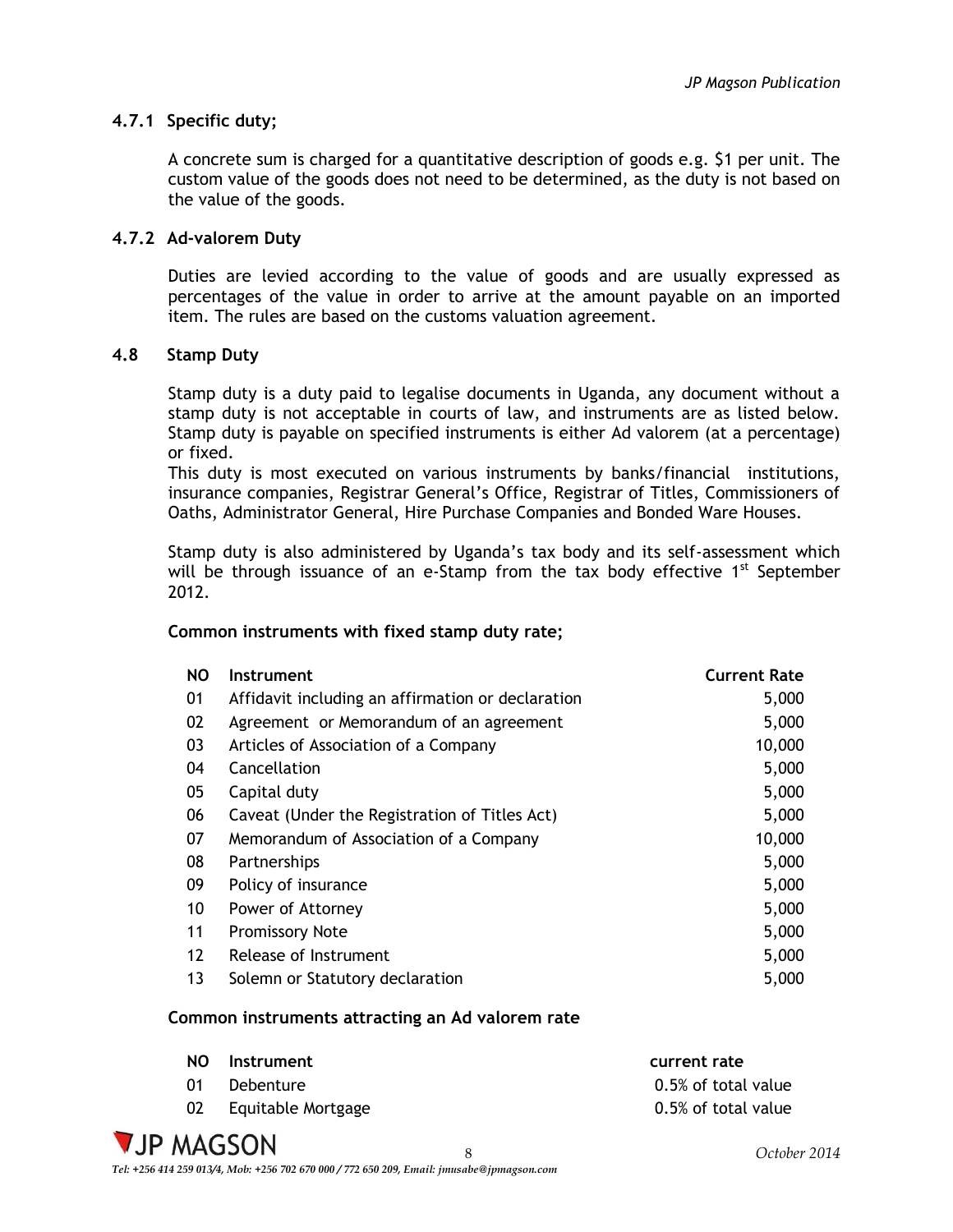- 
- 04 Hire purchase Agreement 1% of total value
- 
- 06 Mortgage Deed 2006 2006 2012 10:00:00 0.5% of total value
- 07 Security Bond or Mortgage Deed 1% of total value
- 08 Transfer 1% of total value
- 03 Gift 1% of total value 05 Lease 1% of total value

# <span id="page-9-0"></span>**4.9 Withholding tax rates**

This is a form of advance income tax that is paid by the taxpayer on specific supplies. It is collected at source on behalf of the tax body by specific persons that are designated by the tax body as withholding tax agents these are required to remit the withheld amount to the tax body on a monthly basis. It is deducted at source by one person upon effecting payment to another. This depends on the nature of transaction. The due date of payment is by fifteenth (15) day of the month following the month in which payment is made.

Withholding tax is not a final tax and therefore is claimable from the tax body, except for;

- **International payments by a resident person to a non-resident person**
- **Payment to non-resident entertainers**
- PAYE by an individual whose only source of income is employment by one employer.
- Royalties and insurance commissions received by residents.
- Interest from banks, building societies, bank of Uganda and others received by resident companies, trust, clubs, etc.
- **Withholding tax on dividends**

|                                                  |                  |              | <b>Non</b> |
|--------------------------------------------------|------------------|--------------|------------|
| The rates include;                               | <b>Residents</b> | <b>Notes</b> | residents  |
| Management fees                                  | 6%               |              | 15%        |
| Goods & Services                                 | 6%               | i            | 15%        |
| Royalties                                        | Nil              |              | 15%        |
| Professional fees                                | 6%               | ij           | 15%        |
| <b>Dividends</b>                                 | 15%              | iii          | 15%        |
| Dividends from listed Companies                  | 10%              |              |            |
| Shipping, Air craft & Telecommunication services | 2%               |              | 2%         |
| Interest                                         | 15%              | i٧           | 15%        |
| Consultancy, Agency and Contractual fees         | 6%               |              | 15%        |
| Artists and Public Entertainers, sports          | N/A              |              | 15%        |
| Disposal of a building by a non-resident person  | N/A              |              | 10%        |
| WHT applicable to winnings from betting          | 15%              |              | 15%        |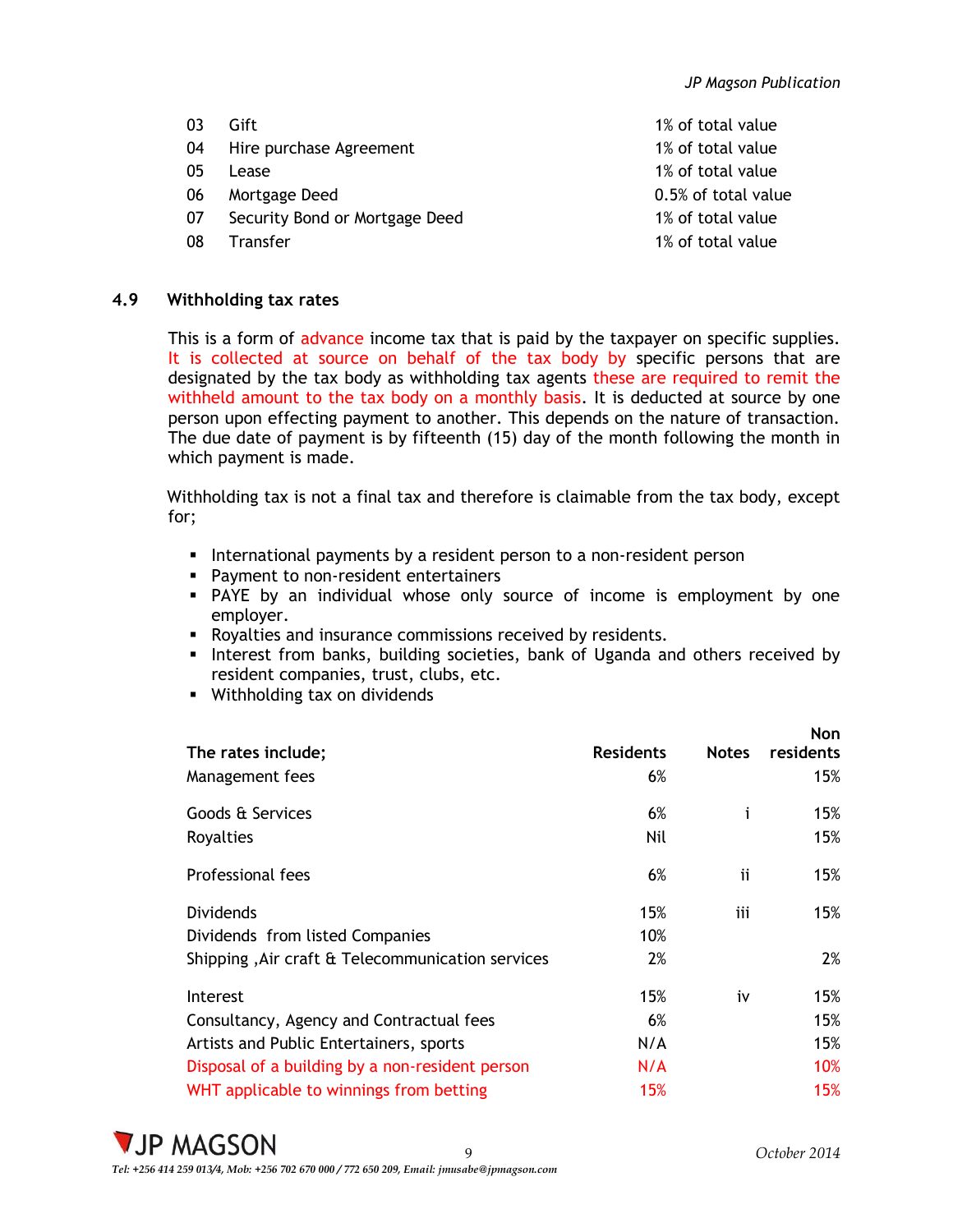#### Notes

- i. For residents it's only applicable on imports and where the payee is a Government body.
- ii. For residents it's only applicable if the professional is not registered.
- iii.Does not apply where the dividend income is exempt from tax in the hands of a shareholder. Divided income is not final if paid to a resident limited liability company.
- iv. The WHT rate applicable for interest payments on Government securities to a resident person is 20% (section 117), Does not apply to:
	- Interest paid to a natural person
	- **Interest paid to a financial institution.**
	- **Interest paid by a company to an associate company or**
	- Interest paid which is exempt from tax in hands of the recipient.

### <span id="page-10-0"></span>**4.10 Tax Treaties**

#### **Double Tax Treaties (DTA)**

Uganda has DTAs with a number of as provided in the table below. The East African Treaty has also been signed but is yet to be ratified.

The Income Tax Act provides that an international agreement entered into between the Uganda government and the government of a foreign country shall have effect as if the agreement was contained in the Act.

Where the terms of such an agreement are inconsistent with the provisions of the Income Tax Act, apart from issues of tax avoidance, the terms of the international agreement prevail over the provisions of the ITA. Below is a table showing the withholding tax a rate under the DTAs Uganda has with other countries.

| <b>Category of income</b> | <b>Dividend</b> | Royalty | <b>Interest</b> | Management &<br>professional fees |
|---------------------------|-----------------|---------|-----------------|-----------------------------------|
| South Africa              | 10%             | 10%     | 10%             | 10%                               |
| <b>United Kingdom</b>     | 15%             | 15%     | 15%             | 15%                               |
| Mauritius                 | 10%             | 10%     | 10%             | 10%                               |
| Zambia                    | Exempt          | Exempt  | Exempt          | <b>NA</b>                         |
| Italy                     | 10%             | 10%     | 10%             | 10%                               |
| Norway                    | 10%             | 10%     | 10%             | 10%                               |
| <b>Denmark</b>            | 10%             | 10%     | 10%             | 10%                               |
| India                     | 10%             | 10%     | 10%             | 10%                               |
| <b>Netherlands</b>        | 10%             | 10%     | 10%             | 10%                               |
| <b>UAE</b>                | 10%             | 10%     | 10%             | 10%                               |
| Seychelles                | 10%             | 10%     | 10%             | 10%                               |
| EAC                       | 5%              | 10%     | 10%             | 10%                               |
| Egypt                     | 10%             | 10%     | 10%             | 10%                               |

\*Belgium and China are still pending ratification as of 1<sup>st</sup> July 2014.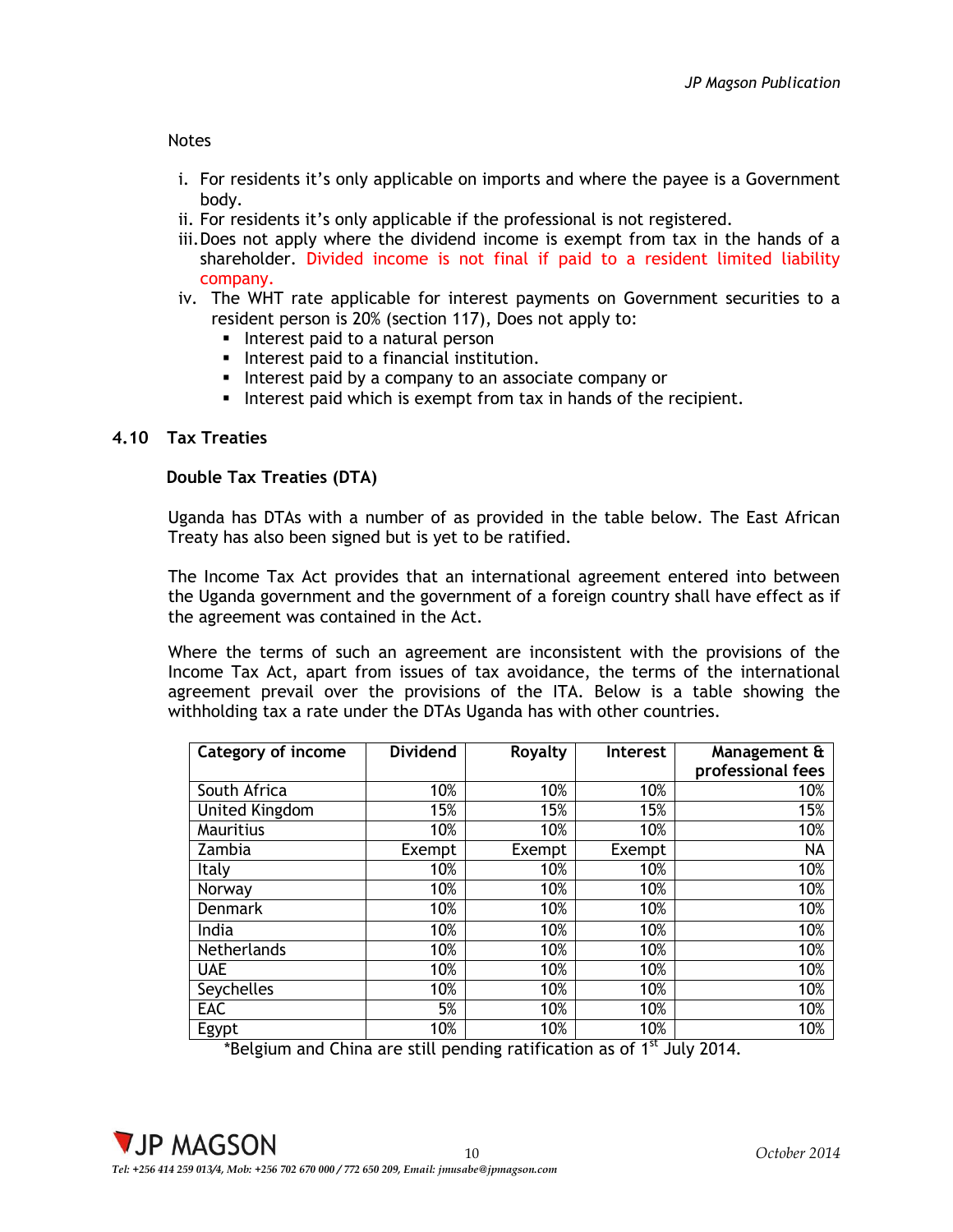# <span id="page-11-0"></span>**4.11 Returns and Payment of Income Tax**

All companies are now required to submit self-assessments returns online using the eTax system.

Individuals whose only source of income is employment from one employer, whose income has been withheld at source by the withholding agent, are not required to file return.

Income tax returns are due after 6 months from the person's end of accounting period and failure to comply with this attracts a penalty of UGX 200,000 per month for the time the return is late or 2% percent simple interest of the tax payable for that year per month, whichever is greater. The due date for payment is the same for returns of income. Interest on late payment is 2% per month (Simple interest)

Both companies and individuals are required to submit provisional estimates of income (indicating estimated tax payable) within the first six months for companies and four months for individuals from the beginning of their accounting period. The estimated tax is payable in two equal instalments for companies and 4 equal instalments for Individuals, the due date for payment is follows as follows:-

For Companies,

- **1 1**<sup>st</sup> Instalment: on or before the last day of the sixth month from the beginning of the accounting period
- **2<sup>nd</sup> Instalment:** on or before the last day of the twelfth month from the beginning of the accounting period

For Individuals,

 This is paid in four equal instalments on or before the last day of the third, sixth, ninth and twelfth month of the year of income.

Offset is permitted for withholding tax and advance tax suffered in the year.

#### <span id="page-11-1"></span>**4.12 Tax rate applicable to mining Companies**

The rates applicable to a mining company range between 25% and 45%.

Chargeable income of a trust and retirement fund is taxed at a rate of 30%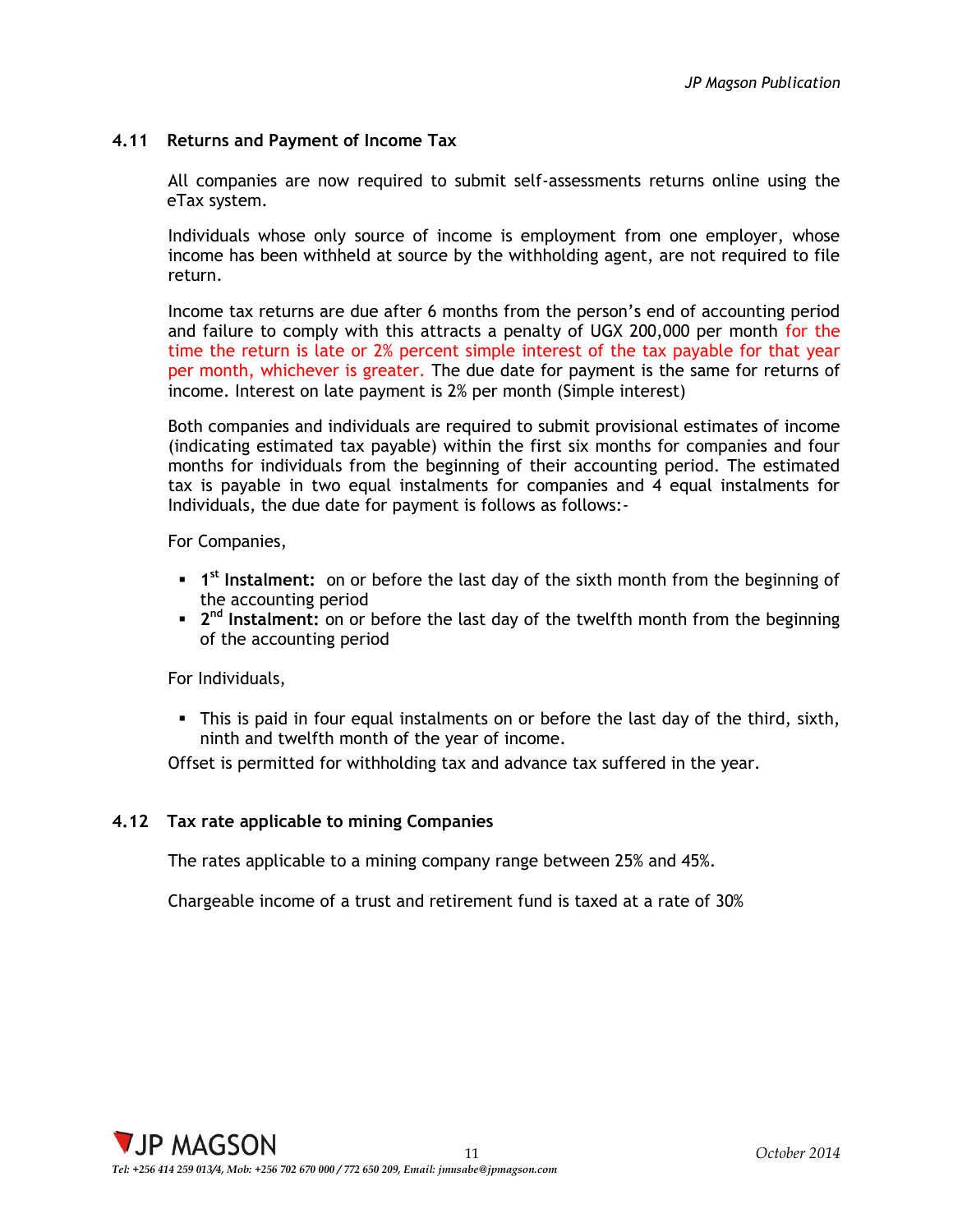# <span id="page-12-0"></span>**4.13 Thin capitalization**

The recommended interest bearing debt to equity ratio by a foreign controlled resident company, which is not a financial institution, at any time during the year is 2:1. A foreign controlled resident company is considered to be thinly capitalized if the ratio of its interest bearing debt to its equity contribution exceeds 2:1. Where a company is thinly capitalized any interest charges arising on the debt in excess of the 2:1 ratio is not tax deductible.

# <span id="page-12-1"></span>**5 ALLOWANCES**

#### <span id="page-12-2"></span>**5.1 Allowable Deductions**

The general rule for allowing expenditure for tax purpose is if they are revenue in nature and incurred wholly and exclusively in the production of income. Expenditure which is allowable under the Income Tax Act includes:-

- **Bad debts written off subject to specific provisions**
- Assessed loss for the provision of year of income carried forward and deducted from the following year of income.
- Any expenditure of capital nature incurred in searching for discovery and testing or winning access to deposits of minerals in Uganda, to produce income included in gross income.
- Repairs of the property occupied or used by the person in production of income during the year of income.
- Expenditure incurred during the year of income on acquiring a depreciable asset (minor capital equipment) of cost base less than Ush.1, 000,000.
- Expenditure incurred during the year of income for the training or tertiary education, not exceeding in the aggregate five years, of a citizen or permanent resident of Uganda, other than an associate of the employer, who is employed by the employer in a business, the income from which is included in gross income
- Expenditure incurred in starting up a business to produce income included in gross income or in the initial public offering at the stock market shall be allowed a deduction of an amount equal to 25% of the amount of the expenditure in the year of income in which the expenditure was incurred and in the following three years of income in which the business is carried on by the person.
- **Realized foreign currency exchange losses**
- Legal costs relating to collection of trading debts, breach of trading contacts and protection maintenance of trading rights,
- a gift made during a year of income to an exempt organization/charitable organization (i.e. an amateur sporting association, a religious education or education institution of a public character) for a year of income not exceeding 5% of the person's chargeable income, calculated before taking into account the deduction
- 20% of the expenditure incurred on acquiring farm works in the year of income in which the expenditure is incurred on the acquisition or establishment of a horticultural plant; or the construction of a greenhouse.
- Other capital deduction allowances in respect to depreciable assets, initial allowance, industrial building, cost of intangible assets.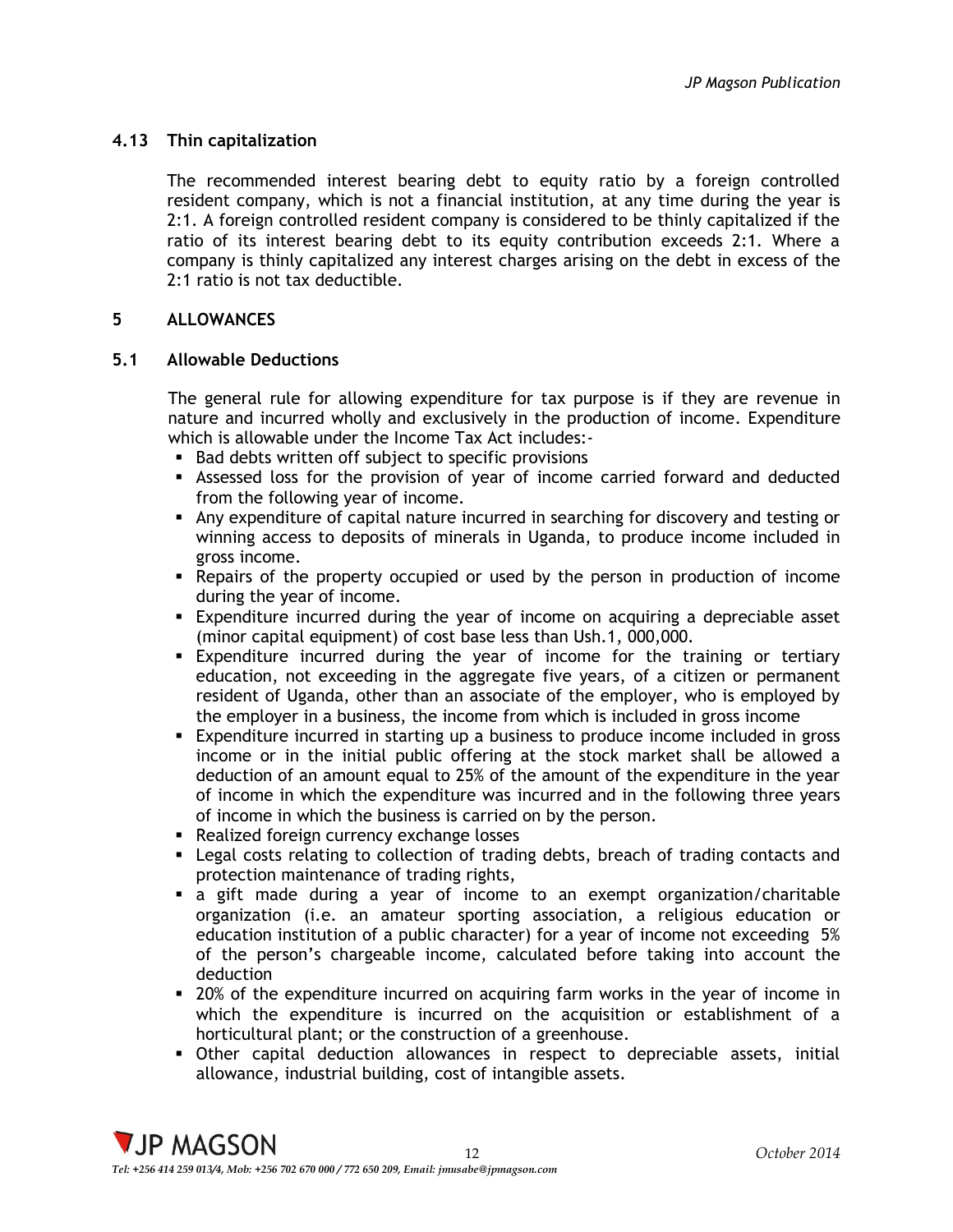# <span id="page-13-0"></span>**5.2 Non Allowable Deductions**

Expenditure which is not wholly and exclusively incurred in the production of income and expenditure which is of a capital nature is disallowed. Expenditure which is specifically disallowed includes:-

- **Specific bad debts and general provision for bad debts**
- Self education and education leading to a degree.
- Expenditure of a domestic nature, e.g. Personal expenditure like maintaining of a person and the family, cost of clothe worn to work, cost of commuting between residence and place of work.
- Any expenditure or loss of capital nature or any amount included in the cost base of an asset.
- **Income tax payable in Uganda or any foreign country**
- Any income carried to reserve fund or capitalized in any way
- The cost of gift made directly or indirectly to an individual where the gift is not included in the individual's gross.
- Any fine or similar penalty paid to any government or political sub-division of a government for breach of law
- A contribution similar to a retirement find either for the benefit of the person making the payment or for the benefit of any other person
- **Life insurance premium**
- Amount of pension paid to any person.
- Any alimony or allowance paid under any judicial order or written amount separation
- Expenditure or loss recoverable under any insurance credited or indemnity.

# <span id="page-13-1"></span>**5.3 Capital Allowances**

Tax allowances on capital expenditure are available against business income to companies and individuals. The allowances which can be claimed in respect of capital expenditure are:-

- Initial allowances; (*This has been repealed therefore no longer applicable*)
- **Industrial building allowance;**
- Wear and tear deductions;
- **Farm works allowance;**

#### <span id="page-13-2"></span>**5.3.1 Initial allowance**

#### This has been repealed and is no longer applicable with effect from July 2014.

#### <span id="page-13-3"></span>**5.3.2 Industrial Building Allowance**

IBA at an annual rate of 5% is allowed on capital expenditure incurred on the construction of an industrial building which is used by the person during the year in the production of income included in gross income. The allowance is on a straight line and prorata basis. An industrial building is defined to include a building which is wholly or partly used or held ready for use by a person for manufacturing, research and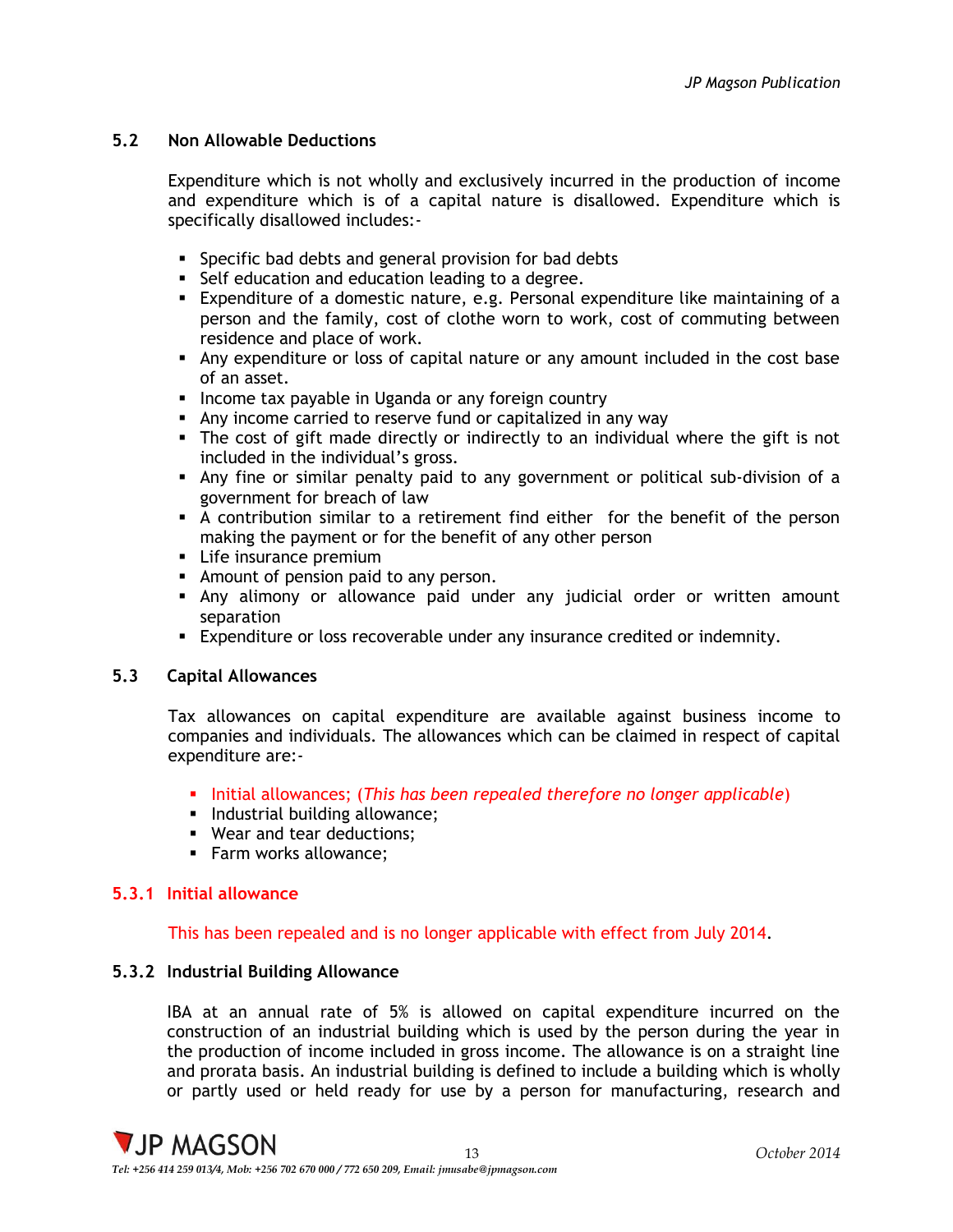development into new improved methods of manufacture, mining, an approved hotel business, approved hospital or approved commercial building.

IBAs are computed on the net cost after computing any initial allowances available on the building.

## <span id="page-14-0"></span>**5.3.3 Wear and Tear Deductions**

Wear and tear allowances are calculated by applying the rate of depreciation for that class against the written down Value of a pool on a reducing balance basis. There are four wear and tear classes;

| <b>Class</b>   | Assets Included                                                                                                                                                                                                                                                                      | Rate |
|----------------|--------------------------------------------------------------------------------------------------------------------------------------------------------------------------------------------------------------------------------------------------------------------------------------|------|
|                | Computers and data handling equipment                                                                                                                                                                                                                                                | 40%  |
| $\overline{2}$ | Automobiles; buses and mini-buses with a seating capacity of less than 30<br>passengers; goods vehicles with a load capacity of less than 7 tonnes;<br>construction and earth moving equipment                                                                                       | 35%  |
|                | Buses with a seating capacity of 30 or more passengers; goods vehicles<br>designed to carry or pull loads of 7 tonnes or more; specialized trucks;<br>tractors; trailers and trailer-mounted containers; plant and machinery used<br>in farming, manufacturing or mining operations. | 30%  |
|                | Rail cars, locomotives and equipment; vessels, barges, tugs and similar<br>water transportation equipment; aircraft; specialized public utility plant,<br>equipment and machinery; office furniture, fixtures and equipment; any<br>depreciable asset not included in another class. | 20%  |

#### <span id="page-14-1"></span>**5.3.4 Farm works Allowance**

Farm works are defined to include, fences, dips, drains, water and electricity supply works, labour quarters and any other immovable buildings necessary for the proper operation of the farm. Depreciable assets used in production of farming income are depreciated under class 3 through the ordinary Wear and Tear.

Farm houses are excluded.

# <span id="page-14-2"></span>**6 EMPLOYMENT**

# <span id="page-14-3"></span>**6.1 PAYE**

Every employer is required to deduct tax from payments made to employees in respect of employment income. The PAYE rules set out the manner in which this is to be done.

Under the PAYE rules all deductions made by an employer must be paid to the domestic Tax department before the Fifteenth day of the month following the month in respect of which the deductions are made. Although the return is filed electronically, a hard copy of the filed return is requires within 10 days after filing online.

No deduction is allowed for PAYE except local service tax.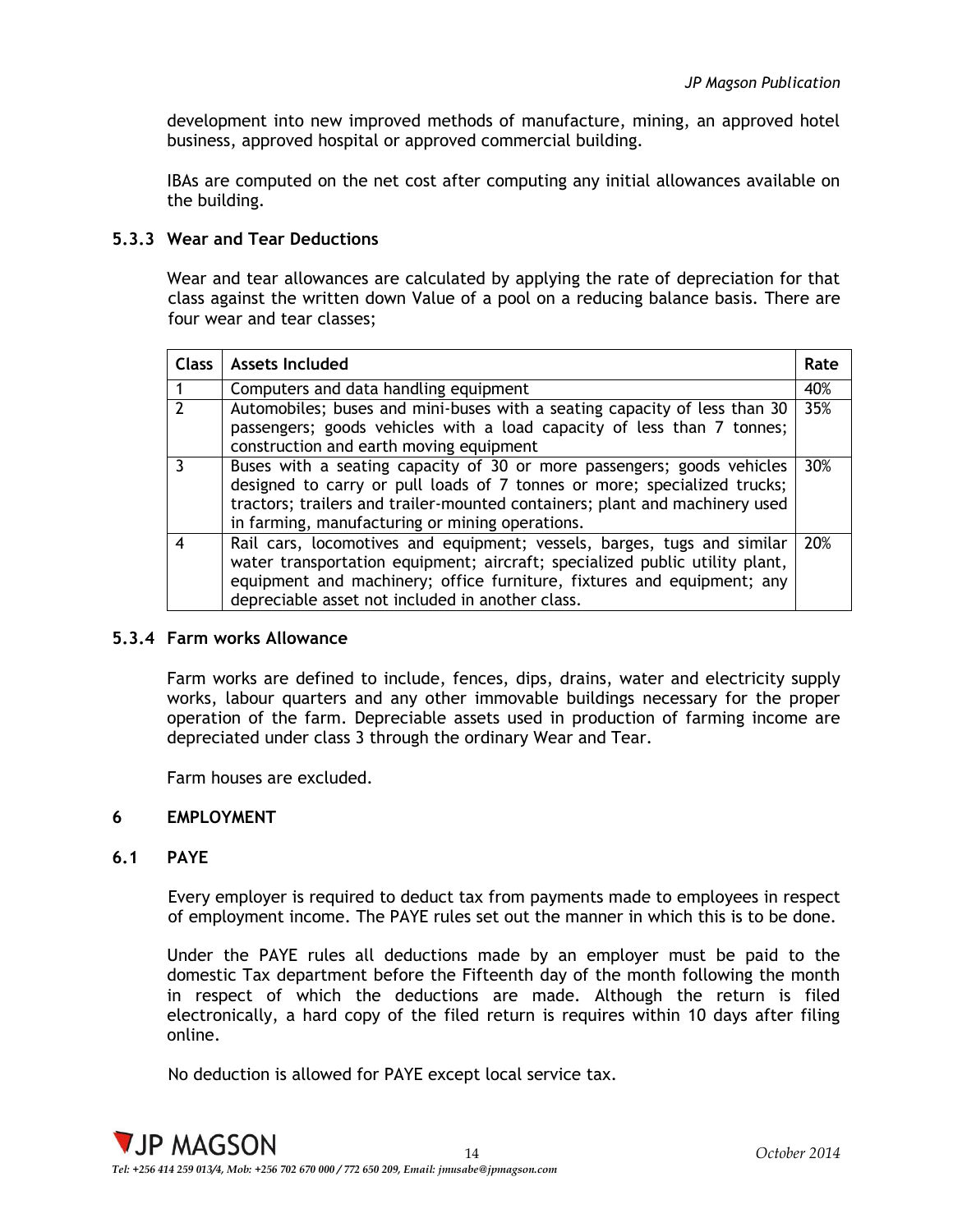Tax rates for resident individuals are different from those of non-resident individuals.

PAYE must be calculated on basic salary of an employee including all benefits whether in cash or in kind. The individual is allowed a threshold before arriving at the tax payable. Benefits in kind are measured in reference to the market value of such benefits; these benefits include housing, car benefit, loan benefit, provision of a domestic servant among others

For loans, an employee derives a benefit equal to the difference between the rate at which the employer has granted the loan to the employee and the statutory rate by the central Bank, multiplied by the amount of loan acquired.

#### **Monthly PAYE tax rates applicable to resident individuals are as below;**

| Chargeable<br>income<br>month | per    | rate of tax                                                                                                                                                              |
|-------------------------------|--------|--------------------------------------------------------------------------------------------------------------------------------------------------------------------------|
| $0 - 235,000$                 |        | Nil                                                                                                                                                                      |
| 235,000-                      |        | 10% of the amount by which chargeable income exceeds Shs.                                                                                                                |
| 335,000                       |        | 235,000                                                                                                                                                                  |
| 335,000<br>410,000            | $\sim$ | Shs. 10,000 plus 20% of the amount by which chargeable income<br>exceeds Shs. 335,000                                                                                    |
|                               |        | a) Shs. $25,000$ plus $30\%$ of the amount by which<br>chargeable<br>income exceeds Shs. 410,000, and                                                                    |
| Over 410,000                  |        | b) Where the chargeable income of an individual exceeds Shs.<br>10,000,000 an additional 10% charged on the amount by which<br>chargeable income exceeds Shs. 10,000,000 |

#### **Monthly PAYE tax rates applicable to non-resident individuals are as below;**

| Chargeable<br>income<br>month | per | rate of tax                                                                                                                                                                              |
|-------------------------------|-----|------------------------------------------------------------------------------------------------------------------------------------------------------------------------------------------|
| $0 - 335,000$                 |     | 10%                                                                                                                                                                                      |
| 335,000 - 410,000             |     | Shs 33,500 plus 20% of the amount by which chargeable income<br>exceeds Shs. 335,000<br>c) Shs. 48,500 plus 30% of the amount by which<br>chargeable<br>income exceeds Shs. 410,000, and |
| Over 410,000                  |     | d) Where the chargeable income of an individual exceeds Shs.<br>10,000,000 an additional 10% charged on the amount by which<br>chargeable income exceeds Shs. 10,000,000                 |

<span id="page-15-0"></span>Part-time allowances/earnings are taxed at a flat rate of 30% of the gross.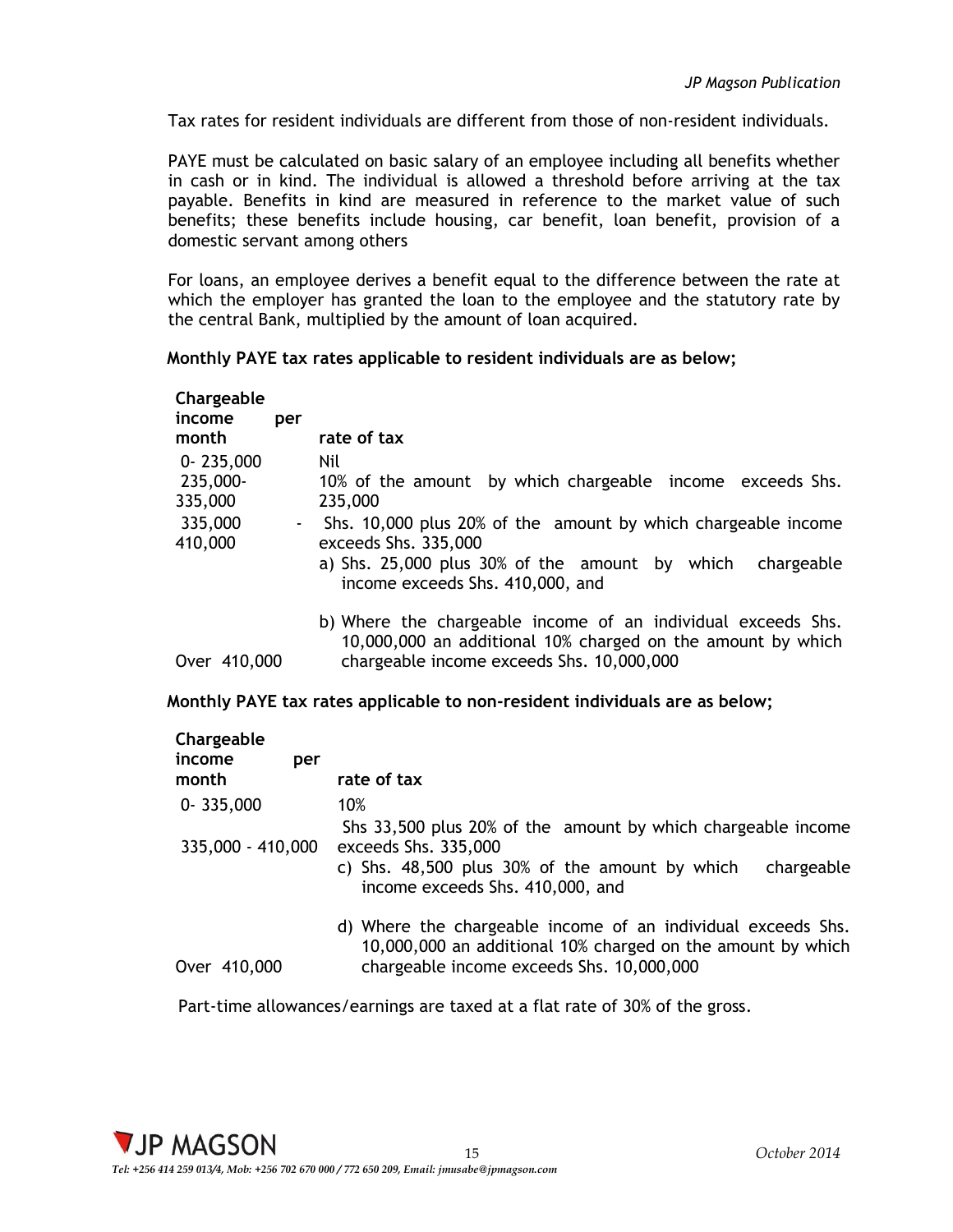# **6.2 National Social Security Fund**

Contributions made for NSSF may be standard contributions or special contributions, depending on the eligibility status of an employee. These contributions are exempt from tax on the individual and also allowed as a deduction to the person making the deductions.

# <span id="page-16-0"></span>**6.2.1 Standard contributions**

These are made by eligible persons who are above the age of 16 but below the age of 55. They do not include:

- a) an employee employed in exempt employment;
- b) a non-resident employee;
- c) an employee not employed in Uganda.

Eligible individuals' contribution to the National Social Security Scheme is 5% of gross cash wages. The 5% social security contributions should be paid on gross wages (cash wages) not taking into consideration PAYE or LST paid and is hence not tax deductible. The employer's contribution is 10% of the employee's gross cash wages (cash payments). The employer's contribution is tax deductible on the employer.

# <span id="page-16-1"></span>**6.2.2 Special contributions**

Special contributions are made by employers and are computed as 10% of the employee's gross wages.

Employers are required to make special contributions to the NSSF in respect to the following individuals:

- a) a non-resident employee who is not an eligible employee;
- b) an employee of or above the age of fifty-five years in respect of whom the Minister has specifically applied the provisions of this section by statutory order;
- c) an eligible employee,